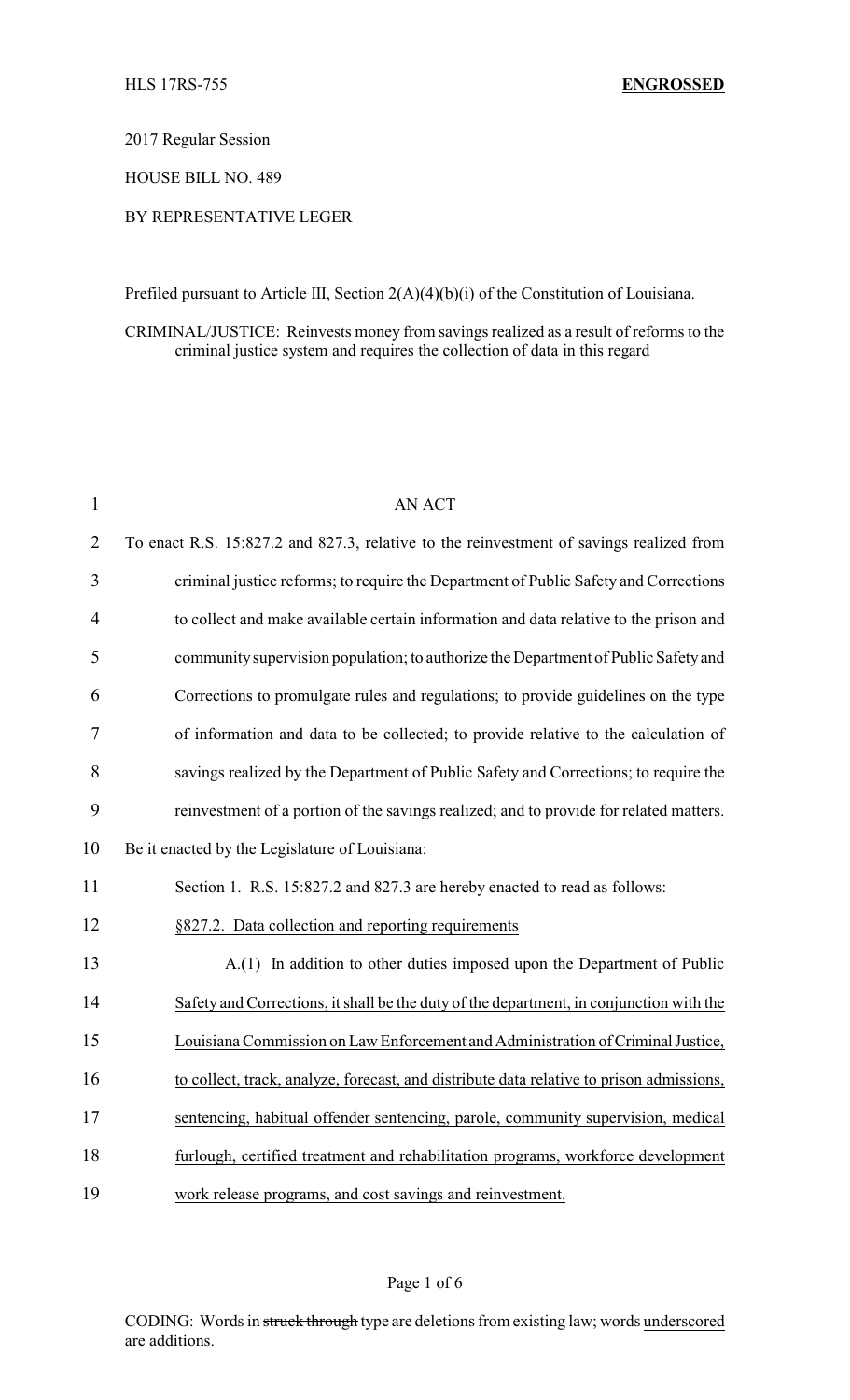| $\mathbf{1}$   | (2) The department shall provide the information described in Subsection D            |
|----------------|---------------------------------------------------------------------------------------|
| $\overline{2}$ | of this Section to the Joint Legislative Committee on the Budget and the              |
| 3              | commissioner of administration by June 30, 2018, and shall provide updated            |
| 4              | information annually thereafter.                                                      |
| 5              | The department shall make the information described in Paragraphs<br>(3)              |
| 6              | $(D)(1)$ through $(6)$ of this Section publicly available by June 30, 2018, and shall |
| 7              | update the information annually thereafter.                                           |
| 8              | B. The department may enter into a cooperative endeavor agreement or                  |
| 9              | memorandum of understanding with a third-party provider to assist with the            |
| 10             | collection, tracking, analysis, forecasting, and distribution of the data and         |
| 11             | information collected pursuant to the provisions of this Section.                     |
| 12             | C. The department is authorized to adopt rules or regulations necessary to            |
| 13             | implement the provisions of this Section.                                             |
| 14             | D. The information collected by the department, in conjunction with the               |
| 15             | Louisiana Commission on Law Enforcement and Administration of Criminal Justice,       |
| 16             | shall include but not be limited to the following:                                    |
| 17             | (1) With respect to prison admissions: the total prison population and the            |
| 18             | total number of individuals admitted to prison by offense type, type of admission,    |
| 19             | prior criminal history, and, if measured upon intake, by risk assessment score and    |
| 20             | risk assessment tool.                                                                 |
| 21             | With respect to parole and release from prison: the average length of                 |
| 22             | stay in prison organized by offense type and by type of admission, the total number   |
| 23             | of individuals released from prison organized by type of release, the total number of |
| 24             | parole hearings held, and the recidivism rate of individuals released from prison.    |
| 25             | With respect to the population of individuals on probation or parole<br>(3)           |
| 26             | supervision: the total number of supervision intakes by offense type and by risk      |
| 27             | assessment score, the average sentence length for persons on probation by offense     |
| 28             | type, and the total number of supervision discharges by discharge type.               |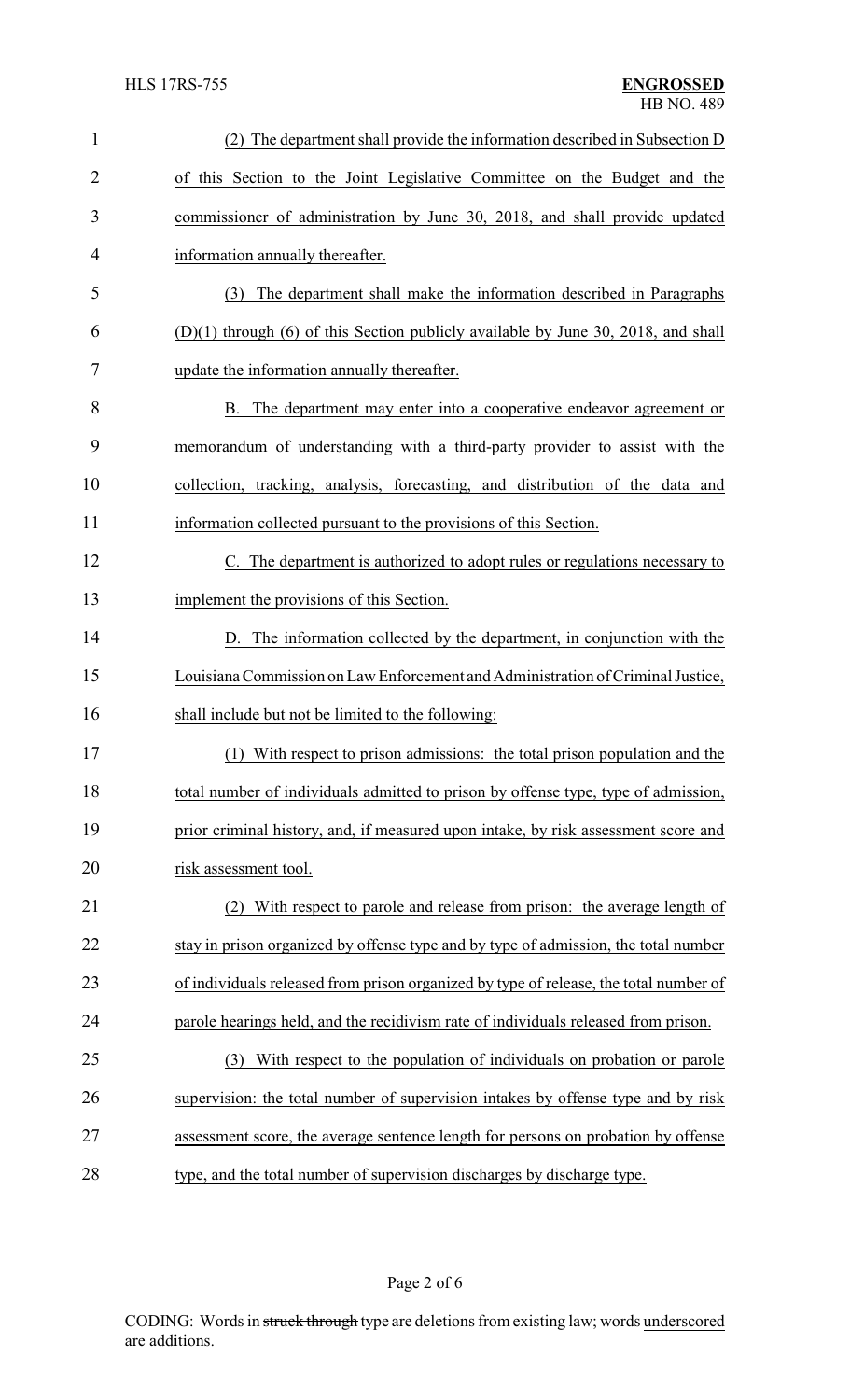| $\mathbf{1}$   | (4) With respect to those individuals on probation or parole supervision who          |
|----------------|---------------------------------------------------------------------------------------|
| $\overline{2}$ | violate a condition of their release or commit a new offense: the average amount of   |
| 3              | time credited to either their suspended sentence or the remainder of their sentence   |
| 4              | from time spent on supervision, the average amount of time credited to either their   |
| 5              | suspended sentence or the remainder of their sentence from time spent awaiting trial  |
| 6              | pre-revocation, the total number of non-jail administrative sanctions administered,   |
| 7              | and the total number of, and average length of stay in jail for, administrative jail  |
| 8              | sanctions issued.                                                                     |
| 9              | (5) With respect to certified treatment and rehabilitation programs (CTRP),           |
| 10             | pursuant to R.S. 15:828: the total number of individuals who are awarded earned       |
| 11             | credits from CTRP, the percentage of eligible individuals who are awarded earned      |
| 12             | credits from CTRP, the average amount of credits individuals earn from CTRP, and      |
| 13             | the number of certified treatment and rehabilitation programs offered at facilities   |
| 14             | housing inmates under the custody of the Department of Public Safety and              |
| 15             | Corrections.                                                                          |
| 16             | (6) With respect to workforce development work release program, pursuant              |
| 17             | to R.S. 15:711, 1111, and 1199.9: the total number of individuals who participate     |
| 18             | in a workforce development work release program, the percentage of eligible           |
| 19             | individuals who participate in a workforce development work release program, and      |
| 20             | the average amount of awarded earned credits for participation in a workforce         |
| 21             | development work release program.                                                     |
| 22             | With respect to reinvestment and savings: the total amount of annual<br>(7)           |
| 23             | savings achieved as a result of legislation relative to the criminal justice system   |
| 24             | enacted in the 2017 Regular Session of the Legislature and thereafter, the total      |
| 25             | amount of funds deemed a bona fide obligation pursuant to R.S. 15:827.3, and the      |
| 26             | entities that received reinvestment funds, the dollar amounts directed to each, and a |
| 27             | description of how the funding was used.                                              |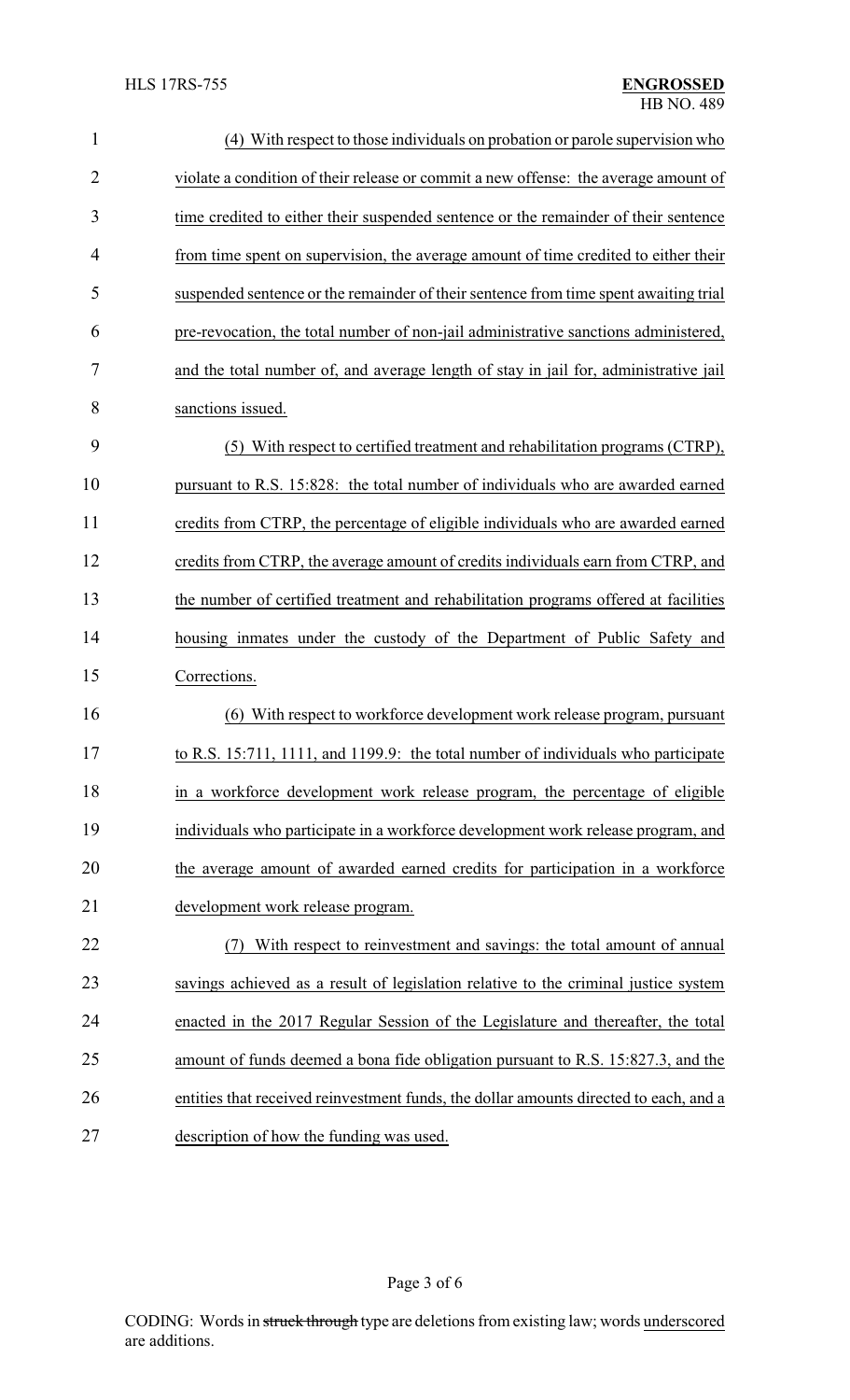# §827.3. Savings attributable to criminal justice reforms 2 A. At the end of each fiscal year, the Department of Public Safety and Corrections shall provide to the commissioner of administration and to the Joint Legislative Committee on the Budget a statement of calculated annual savings realized as a result of reforms to the criminal justice system. For Fiscal Year 2017- 2018, seventy percent of the savings shall be deemed a bona fide obligation of the state and shall be allocated by the department according to Subsection B of this Section. For Fiscal Year 2018-2019 and each fiscal year thereafter, fifty percent of the annual savings shall be deemed a bona fide obligation of the state and shall be allocated by the department according to Subsection B of this Section and twenty percent of the annual savings shall be deemed a bona fide obligation of the state and shall be allocated by the department for juvenile justice initiatives and programs. B. The amount deemed to be a bona fide obligation pursuant to the provisions of Subsection A of this Section, except for the portion required to be allocated by the department for juvenile justice initiatives and programs, shall be allocated as follows: (1) Thirty percent shall be allocated to the Department of Public Safety and Corrections to award incentive grants to parishes, judicial districts, and nonprofit community partner organizations to expand evidence-backed prison alternatives and reduce admissions to the state prison system. (2) Twenty percent shall be allocated to the Louisiana Commission on Law Enforcement and the Administration of Criminal Justice to award competitive grants for victim services, including but not limited to victim safety assessments and safety planning, trauma-informed treatment and services for victims and survivors, shelters and transitional housing for domestic violence victims and their children, batterers' intervention programming, and victim-focused education and training for justice system professionals. (3) The remainder shall be allocated to the Department of Public Safety and Corrections for targeted investments in reentry services, community supervision,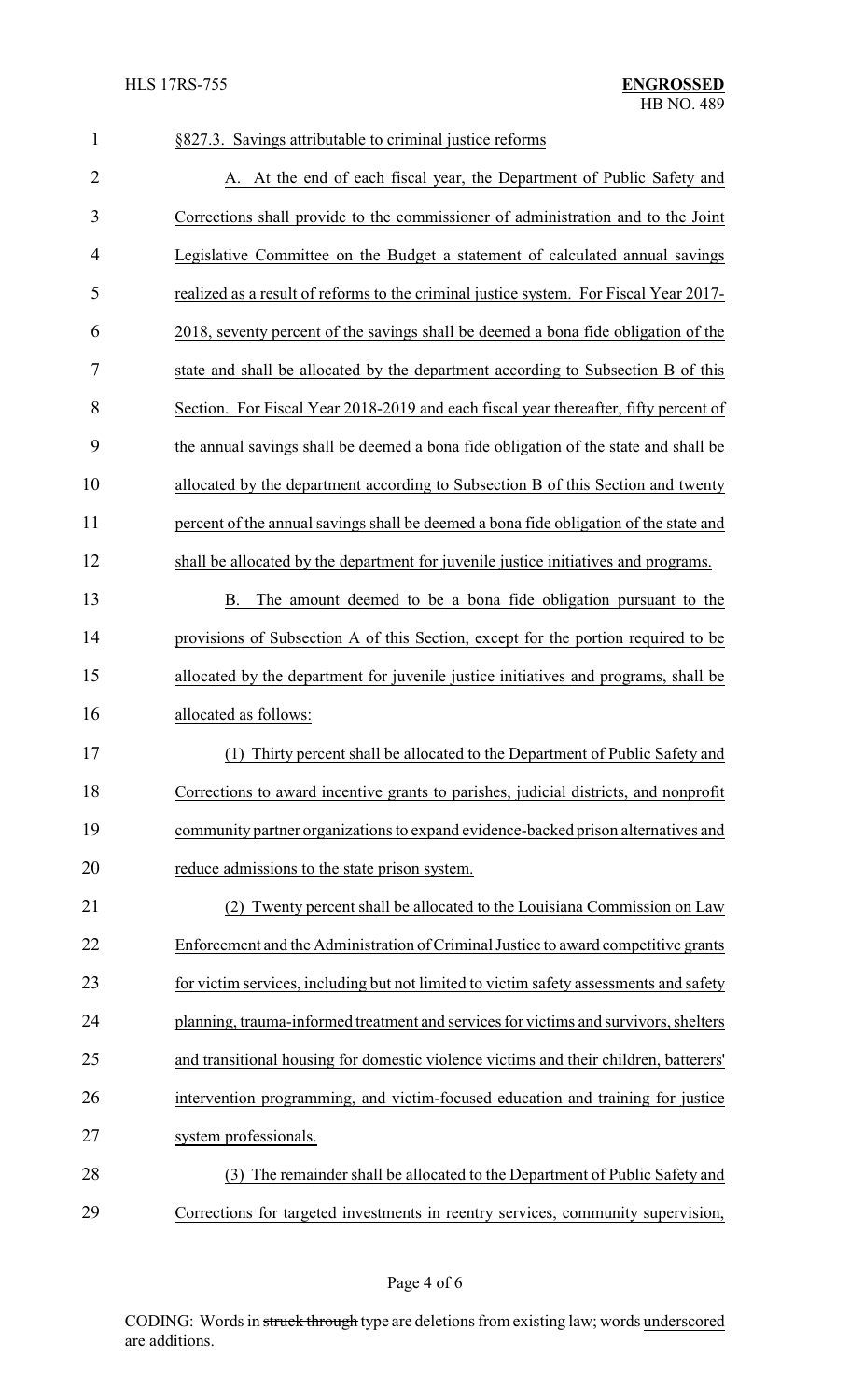- 1 educational and vocational programming, transitional work programs, and contracts
- 2 with parish jails and other local facilities that house state inmates to incentivize
- 3 expansion of recidivism reduction programming and treatment services.

## **DIGEST**

The digest printed below was prepared by House Legislative Services. It constitutes no part of the legislative instrument. The keyword, one-liner, abstract, and digest do not constitute part of the law or proof or indicia of legislative intent. [R.S. 1:13(B) and 24:177(E)]

| HB 489 Engrossed | 2017 Regular Session | Leger |
|------------------|----------------------|-------|

**Abstract:** Provides for the reinvestment of savings realized as a result of criminal justice reforms and requires the collection of certain data and information in this regard.

Proposed law requires the Dept. of Public Safety and Corrections (DPS&C), in conjunction with the La. Commission on Law Enforcement and Administration of Criminal Justice, to collect, track, analyze, forecast, and distribute certain information on prison admissions, parole, community supervision, medical furlough, certified treatment and rehabilitation programs, workforce development work release programs, and cost savings and reinvestment.

Proposed law requires DPS&C to provide the information collected to the commissioner of administration and the Joint Legislative Committee on the Budget by June 30, 2018, and to provide updated information annually thereafter. Further requires DPS&C to make the information collected publicly available by June 30, 2018, and to update the information annually thereafter.

Proposed law authorizes DPS&C to enter into a memorandum of understanding or cooperative endeavor agreement with a third-party provider to assist with the collection, tracking, analysis, forecasting, and distribution of the data and information collected, and to adopt rules and regulations as are necessary to implement the provisions of proposed law.

Proposed law provides that in FY 2017-2018, 70% of the annual savings realized shall be deemed a bona fide obligation of the state to be allocated as follows:

- (1) 30% to DPS&C to award incentive grants to parishes, judicial districts, and nonprofit community partner organizations to expand evidence-backed prison alternatives and reduce admissions to the state prison system.
- (2) 20% to the La. Commission on Law Enforcement and the Administration of Criminal Justice to award competitive grants for victim services.
- (3) The remainder to DPS&C for targeted investments in reentry services, community supervision, educational and vocational programming, transitional work programs, and contracts with parish jails and other local facilities that house state inmates to incentivize expansion of recidivism reduction programming and treatment services.

Further provides in FY 2018-2019 and thereafter, 20% of the annual savings realized shall be deemed a bona fide obligation of the state to be allocated by DPS&C for juvenile justice initiatives and programs, and 50% of the annual savings realized shall be deemed a bona fide obligation of the state to be allocated as provided in Paragraphs (1) through (3) above.

(Adds R.S. 15:827.2 and 827.3)